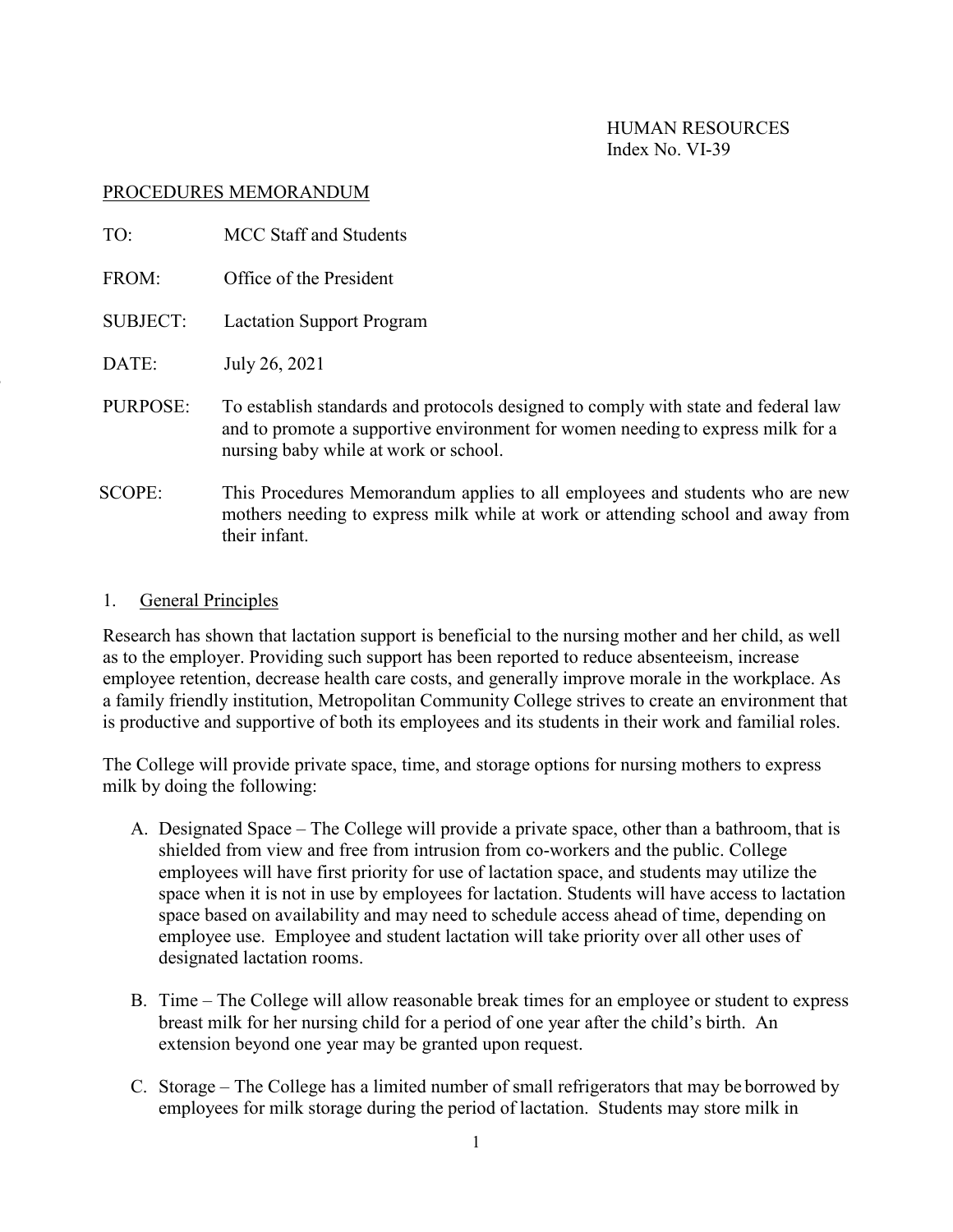designated College refrigerators during the school day. It is expected that all storage containers be clearly labeled with the identity and contact information of the owner prominently displayed, and that all milk be removed from the College refrigerators by the owner(s) by the end of the day.

## 2. Responsibilities

- A. The Vice President of Human Resources, or his or her designee, is responsible for ensuring that the lactation support for employees referenced in this Procedures Memorandum be made available when necessary. It is expected that nursing employees in need of support will notify the Vice President of Human Resources (531-622-2236), or his or her designee, as soon as the need is known. Students in need of lactation support should contact their campus or center Executive Director for room location and other details.
- B. The Director of Facilities Management is responsible for working with Human Resources, the campus or center Executive Director, building managers, and the employee's supervisor to ensure that a private space and refrigeration are available to nursing employees and students. Nursing students may utilize the designated space for lactation and milk storage when available.
- C. Nursing Employees' Supervisors are Responsible for:
	- 1) Providing reasonable break times during the workday, or making reasonable accommodations for flexible work schedules, for employees wishing to express milk. Employees must be allowed to express milk as often as is necessary, and should not be expected to maintain a strict schedule for the expression of milk.
	- 2) Creating a positive atmosphere of support for nursing employees and students by respecting and being sensitive to the decision to nurse.
- D. Nursing Employees are Responsible for:
	- 1) Contacting the Vice President of Human Resources (531-622-2236) or the Director of Compensation and Benefits (531-622-2234) as soon as possible, preferably at least four weeks in advance, of the date that they expect to first need lactation support from the College. The purpose of the advance contact is to allow time for the College to ensure that appropriate arrangements to meet the mother's needs are made in a timely fashion.
	- 2) Requesting and arranging with her supervisor reasonable break times each day for expressing milk. This is to ensure that appropriate scheduling can be made to satisfy the needs of both the employee and the department. Nursing employees will be allowed to express milk when necessary, whether it correlates with an established schedule or break time or not.
	- 3) Notifying the Director of Facilities Management (531-622-2529), or her supervisor, when a borrowed refrigerator is no longer needed.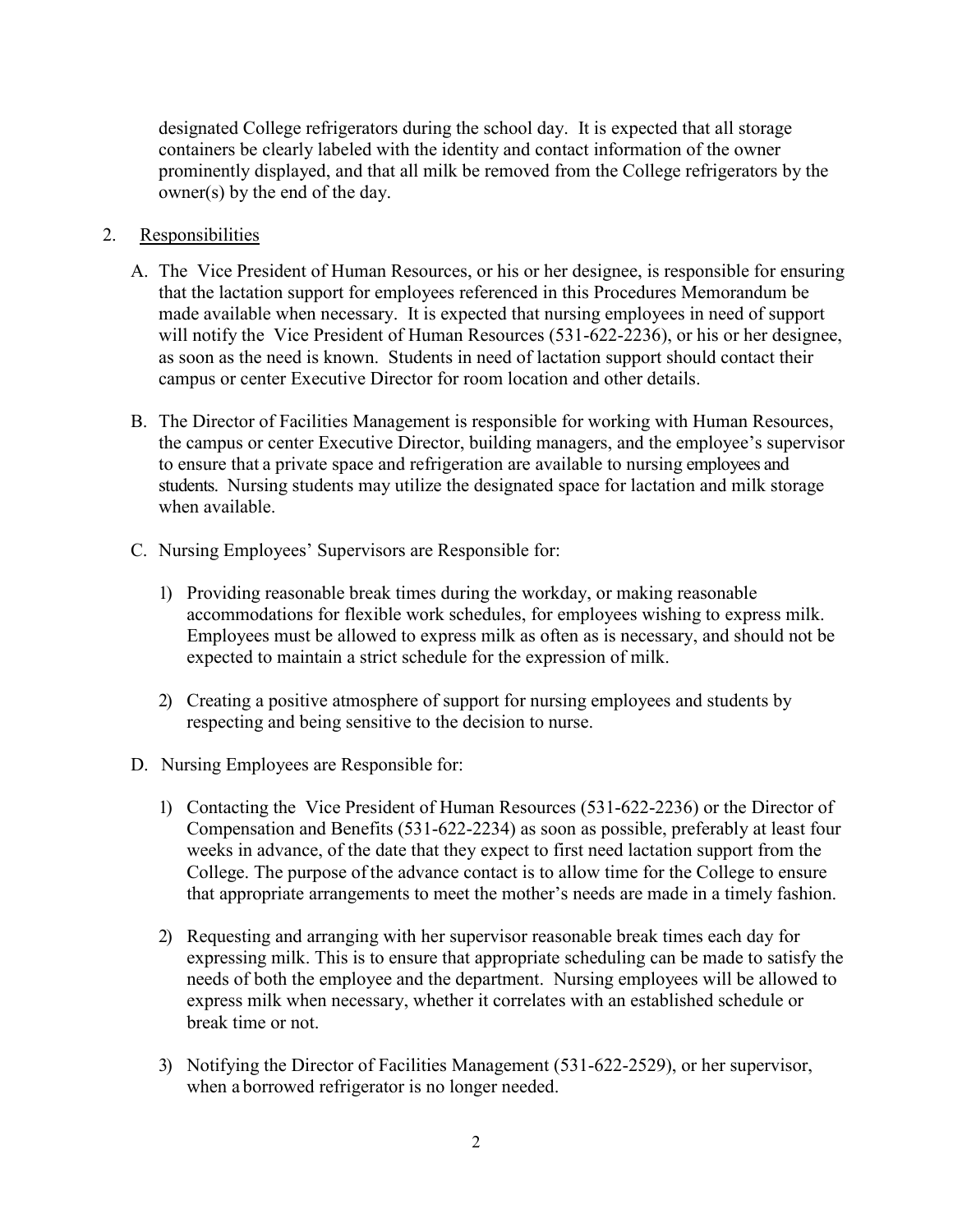- 4) Bringing their own equipment and cleaning up after each use.
- E. Nursing Students are Responsible for:
	- 1) Contacting Student Services or their campus or center Executive Director of her need for lactation support as soon as possible to allow time to make appropriate arrangements for access to a designated lactation space. College employees will have first priority for use of lactation space and students may utilize the space when it is not in use by employees for lactation. Employee and student lactation will take priority over all other uses of designated lactation rooms.
	- 2) Bringing their own equipment and cleaning up after each use.

## 3. Designated Private Space

A private room or space (other than a bathroom) will be made available for the employee or student to express milk. The private room/space will be free from intrusion, sanitary, equipped with an electrical outlet, and located near a sink with running water. If the employee has a single occupant office and prefers to do so, she may also express milk in her private office.

In buildings where space is limited and the space identified for lactation is designated as a dual purpose room (e.g., lactation and general College business), the first priority for use of the room will always be for the nursing mother. Appropriate signage will be posted on or near the door of the room to identify the dual use of the room. When such room is needed for lactation by an employee or student all other activities in the room shall cease immediately and it shall be devoted to lactation until no longer necessary.

## 4. Refrigeration for Employees and Students

Each employee and student is responsible for proper storage of her milk using either an MCCprovided refrigerator or her own personal storage cooler. Facilities Management has a limited number of small refrigerators that may be borrowed for milk storage during the period of lactation. The refrigerators may be borrowed without charge, and the College will provide free delivery and pick-up. It is expected that all storage containers placed into a College refrigerator be clearly labeled with the identity and contact information of the owner prominently displayed, and that all milk be removed from the refrigerators by the end of the day. The refrigerator must be returned in the same condition as when received, with reasonable wear and tear excepted, or the user will be charged for cleaning and possibly replacement.

# 5. Lactation Breaks

Employees will be granted reasonable breaks, using their normal rest break periods and meal times, plus additional time if needed, to accommodate milk expression. Non-exempt employees are entitled to paid morning and afternoon rest breaks, not to exceed 15 minutes each. Time required by non-exempt employees beyond the usual rest breaks and meal times is considered non-compensable under the Fair Labor Standards Act, and the employee must work with the supervisor to make up the lost time. For example, time used to express milk may be made up at the beginning or the end of the day, as long as the time is made up within the same work week. Employees may also utilize